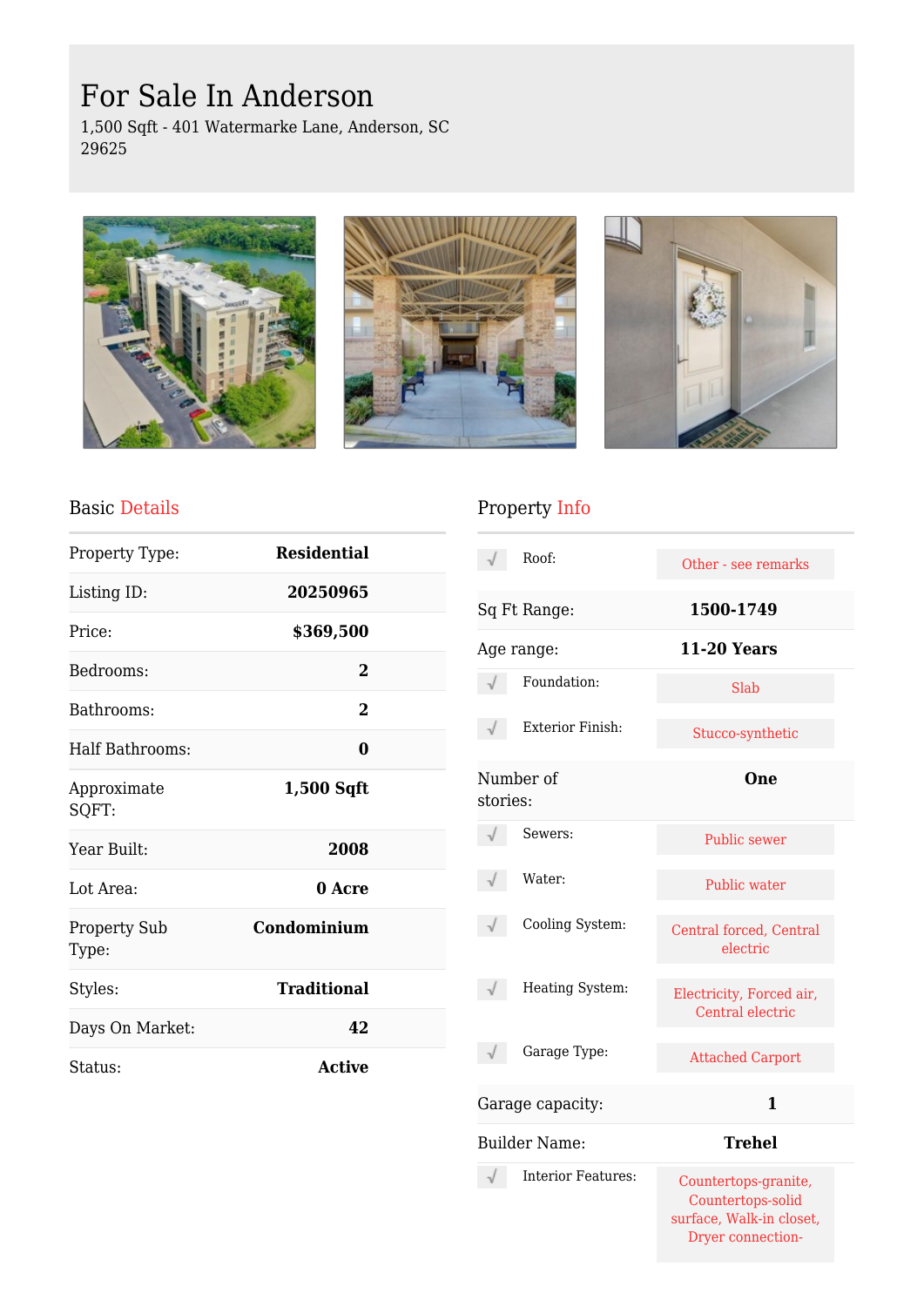|       |                                  | electric, Smoke detector,<br>Cable tv available,<br>Connection - dishwasher,<br>Connection - ice maker,<br>Blinds, Ceilings-smooth,<br>Some 9' Ceilings |
|-------|----------------------------------|---------------------------------------------------------------------------------------------------------------------------------------------------------|
|       | Appliances:                      | Disposal, Dishwasher,<br>Microwave - Built In,<br>Cooktop - Smooth,<br>Range/oven-electric,<br><b>Water Heater - Electric</b>                           |
|       | <b>Master Suite</b><br>Features: | Double sink, Full bath,<br>Master on main level,<br>Walk-in closet,<br>Tub/shower combination                                                           |
|       | <b>Specialty Rooms:</b>          | <b>Laundry Room</b>                                                                                                                                     |
|       | Floors:                          | Ceramic tile, Laminate                                                                                                                                  |
|       | Basement:                        | No/not applicable                                                                                                                                       |
|       | <b>Exterior Features:</b>        | Pool-in ground, Fenced<br>yard, Insulated windows,<br>Underground irrigation,<br>Driveway - other,<br>Balcony, Landscape<br>lighting, Driveway -        |
|       |                                  | circular, Driveway -<br>asphalt, Other - see<br>remarks, Some Storm<br>Windows                                                                          |
|       | Lot Description:                 | Gentle slope, Waterfront,<br>Water view, Shade trees,<br>Sidewalks, Other - see<br>remarks, Trees -<br>hardwood, Trees - mixed,<br><b>Steep Slope</b>   |
|       | Lakefront:                       | Yes                                                                                                                                                     |
| Lake: |                                  | <b>Hartwell</b>                                                                                                                                         |
|       | Lake Features:                   | Community dock                                                                                                                                          |
|       | Dock Features:                   | No Dock                                                                                                                                                 |

## Address Map

| Financial |
|-----------|
|-----------|

| Tax year: | 2021 |
|-----------|------|
| Tax rate: | 4%   |

| ٠<br>٠ | <b>US</b> |
|--------|-----------|
| State: | <b>SC</b> |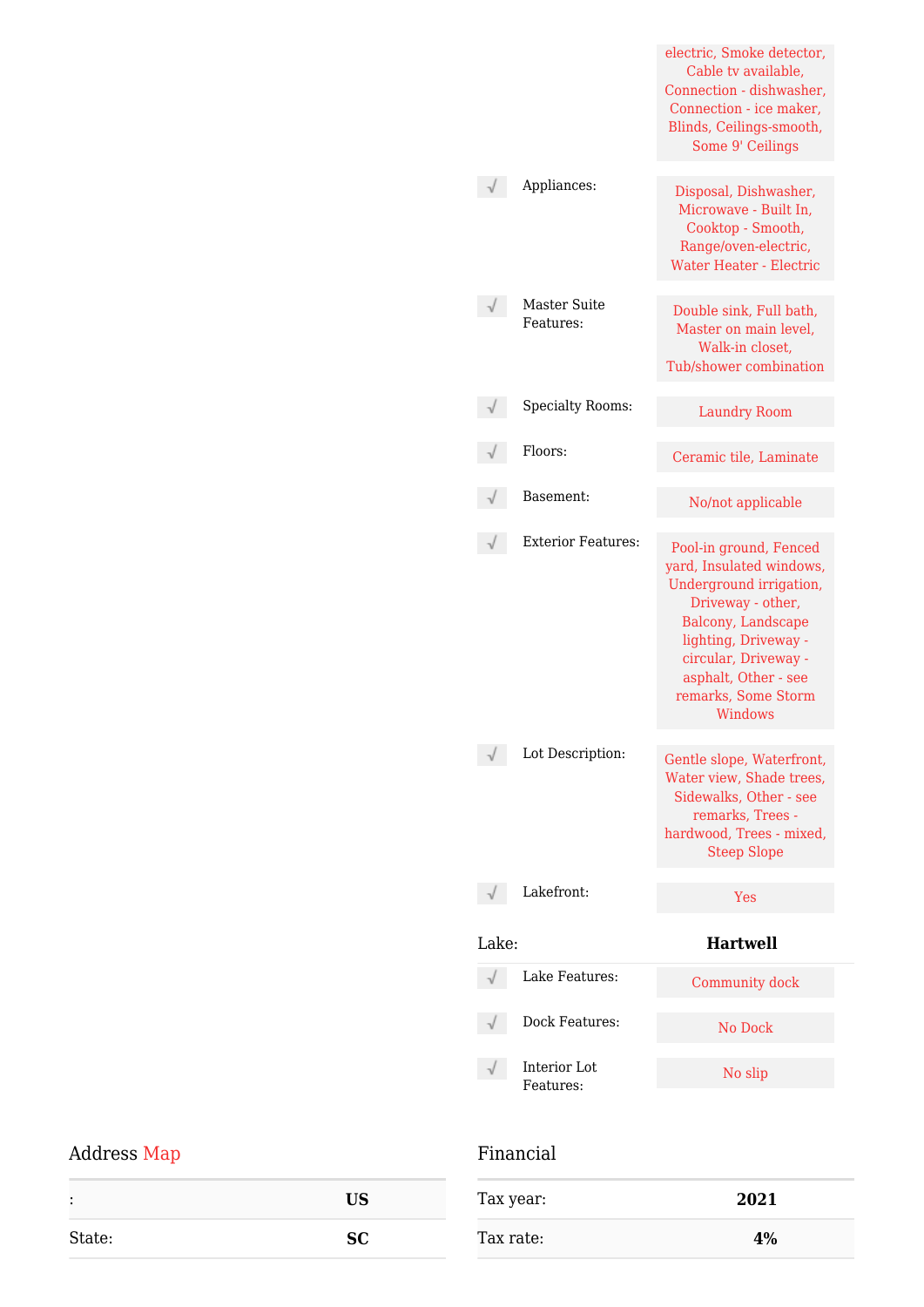| County:      | Anderson        | Inside city limits:       | No.                                                                                                                                                                        |
|--------------|-----------------|---------------------------|----------------------------------------------------------------------------------------------------------------------------------------------------------------------------|
| City:        | <b>Anderson</b> | City taxes:               | \$0                                                                                                                                                                        |
| Subdivision: | Watermarke      | Countytaxes:              | 2,214.02                                                                                                                                                                   |
| Zipcode:     | 29625           | Annual HOA                | 3600                                                                                                                                                                       |
| Longitude:   | E0° 0' 0"       | Fee:<br>Hoa fee includes: |                                                                                                                                                                            |
| Latitude:    | NO° 0' 0"       |                           | <b>Street lights, Pest</b><br>control, Common<br>utilities, Pool, Exterior<br>maintenance, Recreation<br>facility, Lawn<br>maintenance, Trash<br>service, Termite Contract |
|              |                 | Short Sale:               | N <sub>o</sub>                                                                                                                                                             |
|              |                 | Bank owned:               | N <sub>0</sub>                                                                                                                                                             |

*-*

#### Additional Info

| Community<br>amenities:                 | <b>Fitness facilities, Gated</b><br>community, Dock, Pool,<br>Pets allowed, Common<br>area |
|-----------------------------------------|--------------------------------------------------------------------------------------------|
| <b>Basement</b><br>Finished Sq Ft:      | 0 Sqft                                                                                     |
| <b>Basement</b><br>Unfinished Sq<br>Ft: | 0 Sqft                                                                                     |
| Elementary:                             | <b>Mount Lebanon</b>                                                                       |
| Middle school:                          | <b>Riverside Middl</b>                                                                     |
| High school:                            | <b>Pendleton High</b>                                                                      |
| List Agent Full<br>Name:                | <b>Jill Chapman</b>                                                                        |
| List Office<br>Name:                    | <b>BHHS C Dan Joyner</b><br>- Greer                                                        |
| Original Entry<br>Timestamp:            | 05.14.2022<br>17:13:10                                                                     |
| Original List<br>Price:                 | \$369,500                                                                                  |
| <b>Current List</b><br>Price:           | \$369,500                                                                                  |
| Price Change<br>Timestamp:              | 05.14.2022<br>14:51:19                                                                     |